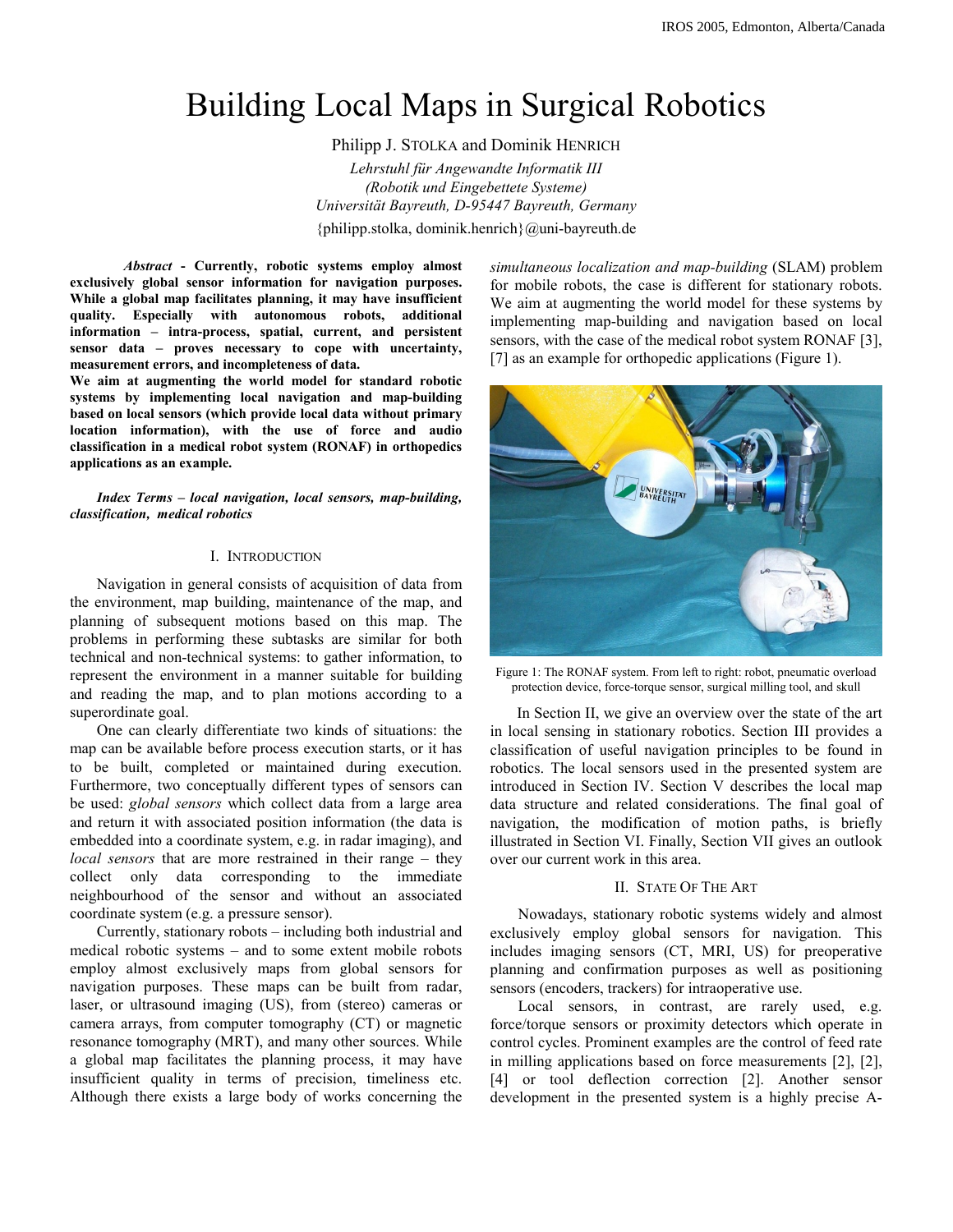mode ultrasound scanner for thickness measurements [5], which can be used for bone volume reconstructions in conjunction with tracking. Laser surface scans and fluorescence measurements for tissue discrimination are other possibilities under early development [9].

 In milling applications, the contact between miller and material provides a wealth of visual, haptic, tactile, and olfactory clues to the current situation. However, they receive comparatively little attention. One area of work is using force data to classify certain aspects, e.g. the classification of surgeon skill based on force measurements at endoscopic grippers [11], where Hidden Markov Models prove useful to analyze the low-frequency flow of data. Another area under development is the high-frequency analysis of vibration or sound [1], where microphones record audio samples during bone milling which are classified into bone contact states through neural networks, support vector machines or Hidden Markov Models.

 No approaches seem to exist which aim at navigation on data sampled through local sensors, and map-building is considered only insofar as tracked US or laser scans are used for reference purposes or registration control.

## III. NAVIGATION PRINCIPLES IN MEDICAL ROBOTICS

Current surgical robot systems mainly rely on two sources of information: global spatial data sampled during a planning phase before process execution (*preoperatively*), which is then used statically for global navigation, and local data sampled during the process (*intraoperatively*), which is fed back and used in a non-spatial context in open- or closed-loop controllers of the process. The former may lack either resolution, segmentability, or both, while the latter only persists during the instant of sampling and is discarded immediately after entering into the control cycles. However, especially with autonomous robots, additional information – intraoperative, spatial, current, and persistent sensor data – proves necessary to cope with uncertainty, measurement errors, and incompleteness of data.

The following Subsections A through D describe four navigation principles which can be encountered in medical robotics, while Subsection E incorporates all in one navigation system architecture (Figure 2) [8].

# *A. Global Navigation, Preoperative Data*

Global navigation with a preoperative map requires preoperative imaging of the intervention region and is used mainly for planning. Locations and paths can be described within this map in a global fashion. This map needs to be registered with the environment before process execution. No strict temporal restrictions between data sampling and process execution are imposed.

## *B. Global Navigation, Intraoperative Data*

Global navigation based on an intraoperatively acquired map is conceptually similar to the previous principle. One has knowledge of the complete environment via a global map. However, acquisition may take place occasionally during the intervention, thus updating the environment representation. Moreover, co-registration, i.e. combining data sampling with localization of the robot, is possible in this case.

## *C. Local Navigation*

In contrast to the two principles above, local navigation does not require an environment map before process start. Execution begins without prior knowledge, and a local map is continuously filled with information sampled during execution. The new information has two important properties: it is local, and it may provide more current and precise knowledge of the environment than global sensors could, depending on the technology used. If the position of the sensors relative to the robot is known, this map and the robot are implicitly registered. The information is sampled in tight temporal relation to the process, so it is as up-to-date as possible.

## *D. Control*

Control encompasses the measurement of data elements from the process, computing a reaction in a controller that is fed to an actuating element, and possibly providing a feedback path to the controller for closed-loop control. Control as such does not require spatial information; it serves as a reactive navigation principle without persistent map-building functionality.

## *E. General Navigation System Architecture*

Almost all surgical procedures are subdivided into two main phases, one for the preparation (*preoperative phase*, e.g. implantation planning) and one for the execution of the surgical intervention (*intraoperative phase*). The mentioned navigation principles can be described as four sensory feedback cycles over both phases (Figure 2).



Figure 2: General navigation system architecture including the four navigation principles (A through D), with examples from surgery in brackets

## IV. USING LOCAL SENSOR DATA

 We implement the presented navigation principles in the medical robotic system RONAF ("Robot-based navigation for milling at the lateral skull base") [7]. The scope of application is the automated milling of cavities in skull bone for subdermal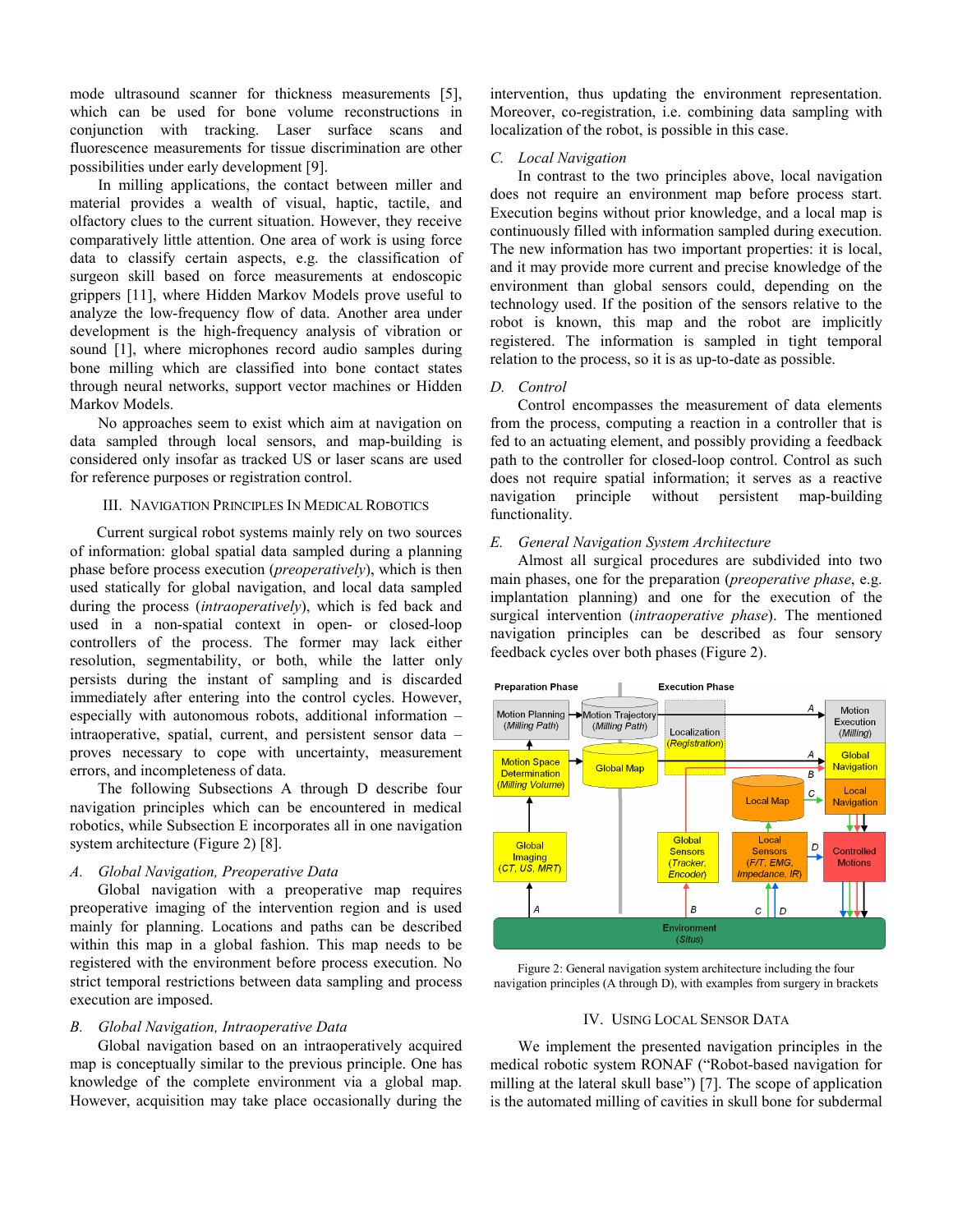implantation of hearing aids. One step of the process is the removal of bone material from the thin calotte in the shape of flat amplifier components, with the possible complication of breakthrough into the skull interior and the rupture of the sensitive meningeal (*dura mater*) enclosing the brain. No exact value for maximum allowable force exerted by the rotating mill on the dura mater can be given, since the rupture threshold is highly dependent on parameters like rotation speed, angle of attack, and wear of the mill head. Though earlier experiments have shown that comparatively high forces (in the range of 20…30N) can be sustained without ruptures, this is only valid for perpendicular orientation of dura and miller head, which is impractical when flexible handling is demanded. We aim at enhancing safety by performing automatic sensor-controlled milling.

 In the following Subsection A, we describe the general flow of control in the presented system, while Subsections B and C elaborate on details of the two employed local sensors, force and audio sensing.

# *A. System Architecture and Flow of Control*

 According to the general scheme described in Section III, the RONAF system uses the global sensors computer tomography (CT) and robot joint encoders. Local sensors yield force/torque data (F/T) and audio data (through a room microphone).

 In the *preparation phase*, the planning system reads the volumetric descriptions of the milling volume (CAD geometry of a hearing aid implant) and the milling material (global CT scan of the region of interest in the skull). It cooperatively computes an optimal position for the volume within the material by minimizing the mean square distance of the upper profiles of both, while complying with certain other constraints [13]. The intersection volume is computed, and completelycovering milling paths are determined within this effective milling volume according to parameters like milling tool tip shape or surface finish [14]. The motion trajectory is then transferred to the robot controller for execution.

 In the *execution phase*, first the robot localizes itself (i.e. registration is established between the motion trajectory and the actual environment). Currently, this task is performed noninvasively by guiding the tool tip manually to three surface points defining a local coordinate system whose relative position is determined through joint encoder readings [12]. Then, milling takes place within this local coordinate system. Constant monitoring with local sensors continually updates a system state *s*<sub>RFC</sub>, consisting of

- - *R – robot motion state* (0: standstill; 1: moving with a speed *vrob* higher than an application-specific minimum speed  $v_{min}$ ),
- -*F – miller operational state* (0: stopped; 1: rotating),
- - *C – contact state* of miller and environment (0: no contact/air; B: bone contact; D: dura mater contact; R: resonance of the miller shaft).

The resulting system states are listed in Table 1. They are discoverable through different logical sensors or classifiers. The robot motion substate *R* is classifiable through direct measurement of the differentials of position over time. The states marked *f* can be detected by force measurements (Subsection IV.B), those marked *a* by audio sampling. The hatched states  $s_{00R}$  and  $s_{10R}$  are impossible, as there can be no miller resonance without miller operation. The states  $s_{00B}$  and *s*00D (complete standstill on bone or dura) are not only indistinguishable with the presented sensors, but also improbable to occur except in case of complete system failure, which needs to be recovered through the human operator, anyway. The states  $s_{10B}$  and  $s_{10D}$  (motion under contact without miller operation) lead to exceedingly high forces which cause system shutdown through several cascaded safety circuits [3]. All other states are covered by one or more classifiers.

TABLE 1: LISTING OF ALL SYSTEM STATES SRFC. CLASSIFIABLE STATES ARE MARKED, *f*: BY FORCE SENSOR, *a*: BY AUDIO SENSOR. HATCHED STATES ARE IRRELEVANT/IMPOSSIBLE.

|                              |              | $\boldsymbol{R}$ |                  |                  |          |  |  |  |
|------------------------------|--------------|------------------|------------------|------------------|----------|--|--|--|
| $\mathcal{S}_{\mathit{RFC}}$ |              | $\Omega$         |                  |                  |          |  |  |  |
| $\mathcal{C}_{0}^{0}$        | $\mathbf{0}$ | 000              | 010              | 110              | 100      |  |  |  |
|                              |              | f, a             | f, a             | f, a             | f, a     |  |  |  |
|                              |              | 000              | $*10$            | $*10$            | 100      |  |  |  |
|                              | $\, {\bf B}$ | 00B              | 01B              | 11B              | 10B      |  |  |  |
|                              |              |                  | a, f             | a, f             |          |  |  |  |
|                              |              | (indist.)        | $*1B$            | $*1B$            | !!!      |  |  |  |
|                              | $\mathbf D$  | 00D              | 01D              | 11D              | 10D      |  |  |  |
|                              |              |                  |                  |                  |          |  |  |  |
|                              |              | (indist.)        | $*1D$            | $*1D$            | !!!      |  |  |  |
|                              | ${\bf R}$    |                  | 01R              | 11R              |          |  |  |  |
|                              |              |                  | $\boldsymbol{a}$ | $\boldsymbol{a}$ |          |  |  |  |
|                              |              |                  | $*1R$            | $*1R$            |          |  |  |  |
|                              |              | $\overline{0}$   |                  |                  | $\theta$ |  |  |  |
|                              |              | $\overline{F}$   |                  |                  |          |  |  |  |

For every milling intervention plan, there exists an expected state sequence which can be monitored through local sensors. The system states are used for controlling (error detection) and navigation as described in Sections V and VI.

#### *B. Force Sensor Data*

 The 6D F/T sensor (JR3 90M31A using strain gage bridges, 63N/5Nm max. sensing range, resolution 1:4000) is mounted between the robot tool flange and the milling tool (Aesculap microtron EC/GD622 electrically driven miller with up to 30.000 rpm; Figure 1). It serves as a monitoring device for the low frequency system response (i.e. forces). Force data vectors  $F(t_i)$  are sampled continuously at a varying rate of 25…200Hz. A feature vector  $\mathbf{v}(t_i) = (\mu, \sigma)_{|\mathbf{F}(t_i)|}$  of the sliding average and standard deviation of absolute forces  $|\mathbf{F}(t_1)|$  over a period of  $d = 0.1$ s is computed, and a Bayes classifier assigns system states  $s_{\text{RFC}}$ . These features were chosen because of their relative invariance to "irrelevant" transformations (effects like changes in direction of milling motion or sample rate). Furthermore, they can be efficiently determined even on slow computers. (Note that we do not assume any special distribution of the samples as of now.) Meanwhile, the robot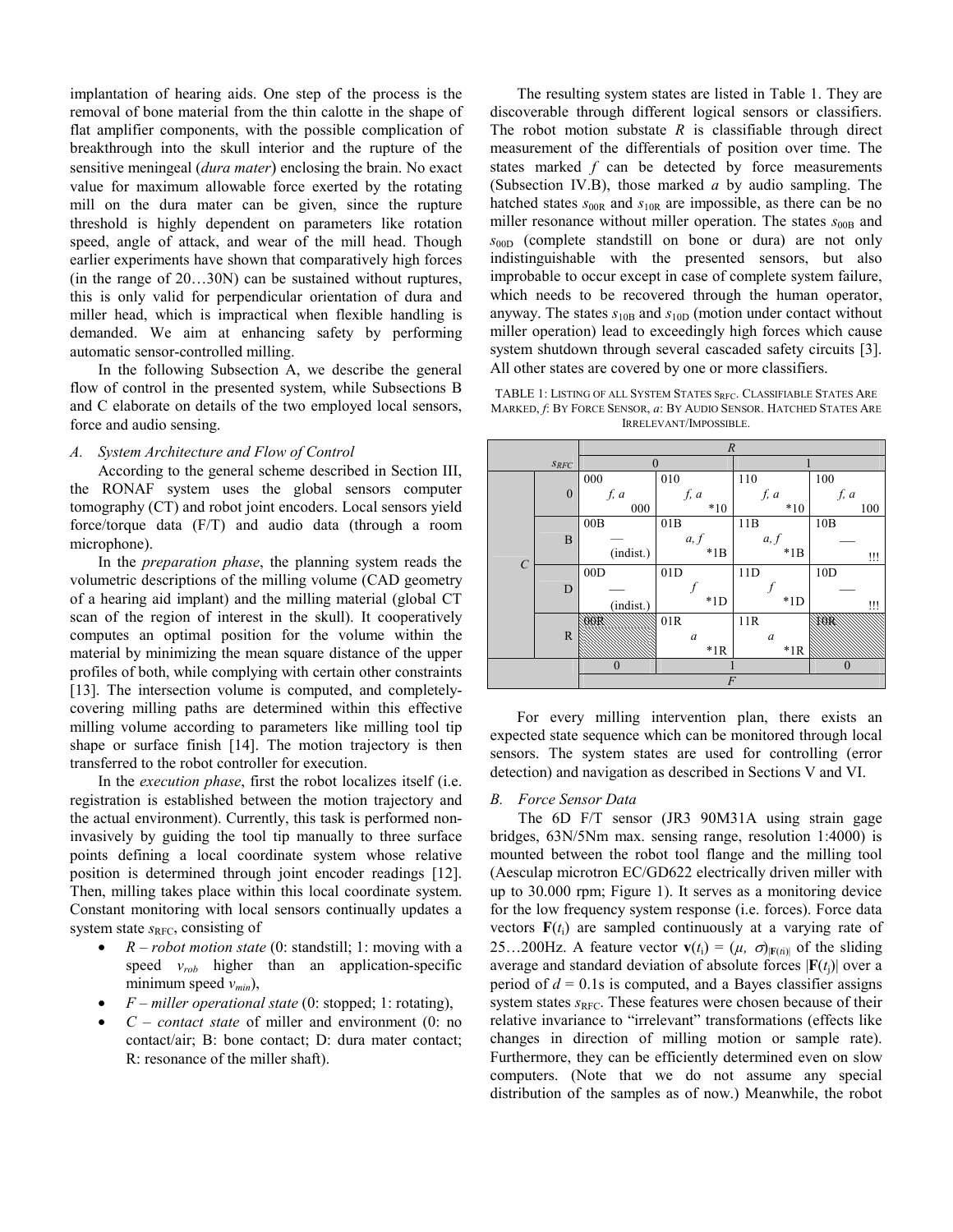speed is controlled by virtue of force-based speed control [4], thus keeping the effective absolute forces within certain bounds (set at  $F_{\text{target}} = 20N$  for milling in bone).

 In principle, this classifier can be sensibly used to determine the states of the *F* and *C* variables. For training, the force data stream of a complete milling intervention was recorded and manually segmented. The feature vectors were computed and their values discretized (at steps of  $\Delta \mu = \Delta \sigma =$ 0.2N within the range of 0…5N) to fill non-parametrical class- (state-) conditional density function matrices  $p(\mathbf{v}|s_{\text{RFC}})$ , as seen in Figure 3 and Figure 4 for classes  $s_{000}$ ,  $s_{010}$ ,  $s_{100}$ , and  $s_{110}$ (varying *R* and *F* under  $C = 0$ , respectively). As the progress of milling is unknown from the viewpoint of the classifier, the apriori probabilities  $P_{\text{RFC}} = P(s_{\text{RFC}})$  are set to the same value for all states  $s_{\text{RFC}}$ . During later execution, the a-priori probabilities for  $s_{1**}$  and  $s_{0**}$  (robot moving/standing still) are set to 1.0 or 0.0 according to the result of the external robot motion indicator. We apply the general error-rate-minimizing Bayes decision rule of deciding for maximum posterior  $P(s_{\text{RFC}}|\mathbf{v})$ . Classification then takes place every  $\Delta t_{aa}$  = 0.05s during execution.

 We extended this force-based classifier to detect different contact states *C*, especially for differentiation between  $C = B$ and  $C = D$ . As  $C = R$  is characterized by high frequency components, we cannot hope to distinguish it with force measurements in this system. Figure 5 shows the histograms for states  $s_{11B}$  and  $s_{11D}$ ; those have been determined with a slightly differing system setup (without network transmission).

## *C. Audio Sensor Data*

Apart from using the *in-situ* available force data, experience hints at another source of information about the system state: recorded sound from the process. While forces can be measured only through a low-pass filter inherent to the sensor system, the audio channel serves as a complementary high-frequency data source (comparable to measuring vibration data, only without spatial direction). Due to the high sample rate and computation load, processing and classification takes place on a personal computer (PC) – either the process control PC or a separate computer. In the RONAF system, audio data is sampled through a directly attached room microphone mounted on a tripod stand (about 1m above and to the side of the region of intervention, obstacle-free), processed, and classification results with timestamps are transmitted to the main control system over TCP/IP (Transfer Control Protocol packets over Internet Protocol via Ethernet). This allows synchronization of data with those from other sources that carry attached spatial information (e.g. contact information as described in Subsection IV.B), which is necessary to "localize" the audio information.

In the RONAF system, samples  $s_{\text{audio}}(t_i)$  are continually recorded at 44.1kHz (mono) with 16 bit resolution during the whole process. Each real-valued 512-sample block *S*audio(*t*i) (corresponding to  $\sim$ 11msec or  $\sim$ 86Hz) is subjected to a real Fast Fourier Transformation (FFT) with Blackman windowing [6], directly resulting in a 257-dimensional real feature vector



Figure 3: Feature vector histogram for  $s_{0*0}$  – robot in standstill, miller stopped/rotating



Figure 4: Feature vector histogram for  $s_{1*0}$  – robot moving, miller

System state s11B/D - feature vector histogram



Figure 5: Feature vector histogram for  $s_{11\{B,D\}}$  – robot moving, miller rotating, contact with bone or dura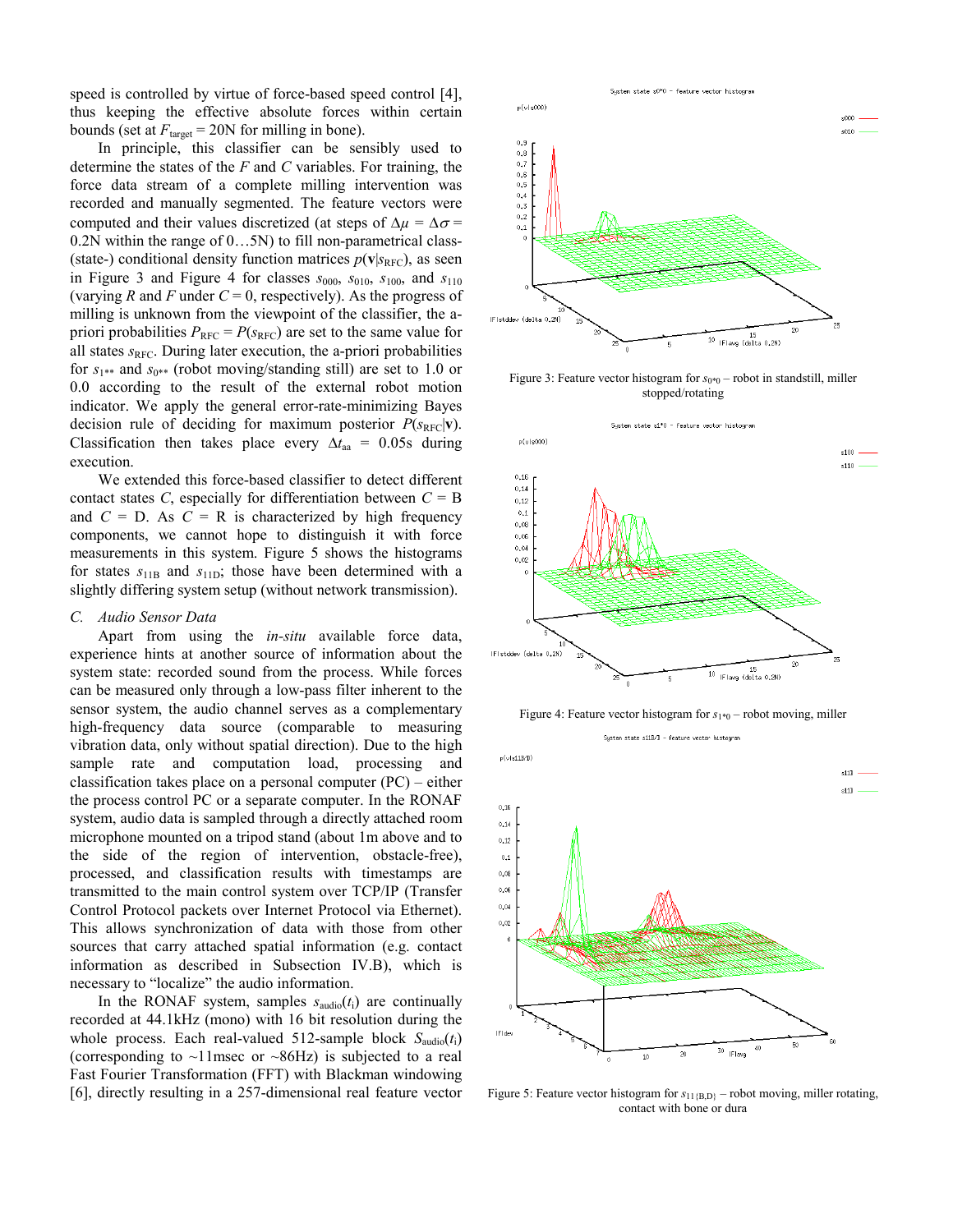**. (The dimension is due to the fact that the** *n* **input values** are all purely real, and therefore the transform is symmetric with  $n/2$  non-redundant values plus one "DC" offset value. Also note that we do not assume any significant second-level features calculated from the FFT, so classification is done on the **v**<sub>FFT</sub> themselves.) As creating reliable, completely-covering histograms for the class-conditional probabilities  $p(\mathbf{v}_{\text{FFT}}|s_{\text{RFC}})$ in such high-dimensional feature spaces is nearly impossible – at least with limited training sets – we use statistical clustering with a one-layer perceptron neural net (Nearest-Neighbour approach) to classify each single  $v_{\text{FFT}}$  [10]. We aim at differentiating between the classes  $s_{000}$ ,  $s_{100}$  (i.e. robot standing still without milling and moving without milling),  $S*_{10}$ ,  $S*_{1B}$ , and *s*\*1R (milling without contact, under bone contact, and with resonance). As will be seen, robot motion *R* is not determinable with audio sampling.

 To this end, we recorded a complete milling intervention and manually segmented the audio stream into clearly distinct process phases. The stream (classified, with attached *s*<sub>RFC</sub> labels) has been fed through a FFT algorithm and the resulting feature vectors  $v_{\text{FFT,i}}$  were alternately assigned half to a training set  $V_{\text{FFT train}}$ , half to a test set  $V_{\text{FFT test}}$  (of about 4760 vectors each). For training, the class labels of training vectors were discarded, and a set N of  $m$  neurons  $n_i$  was initialized with weights  $\mathbf{w}_i = \mathbf{v}_{\text{FFT},j}$  (random samples in  $V_{\text{FFT train}}$ ). As the distribution of feature vectors was unknown, the number *m* of neurons had to be chosen large enough to ensure that all possible sub-clusters are covered. (For the mentioned five classes,  $m = 50$  proved later to be satisfying.) Now, all samples  $v_{\text{FFT,i}}$  from  $V_{\text{FFT train}}$  were presented once in random order, adjusting the nearest neuron towards  $v_{\text{FFT},i}$  according to the Euclidean distance (*learning phase*). After this step, samples were presented to the net again to determine the represented class  $s_{\text{RFC}}(n_i)$  of every neuron  $n_i$  by creating class activation histograms  $H_i(s_{\text{RFC}})$  over input classes for each neuron and taking their respective maximums (*association phase*).

|          |           | System State - Recognized |           |        |        |        |  |  |
|----------|-----------|---------------------------|-----------|--------|--------|--------|--|--|
|          |           | $S_{000}$                 | $S_{100}$ | $S*10$ | $S*1B$ | $S*1R$ |  |  |
| System   | $S_{000}$ | 0,757                     | 0.243     |        |        |        |  |  |
| $State-$ | S100      | 0.573                     | 0.427     |        |        |        |  |  |
| Actual   | $S*10$    | 0.048                     | 0.174     | 0,775  | 0,003  |        |  |  |
|          | $S*1B$    |                           | 0,002     | 0,060  | 0.938  | 0,001  |  |  |

 $s_{\text{I}R}$  0 0 0,452 0,548

TABLE 2: RESULTS OF NUMERICAL AUDIO CLASSIFICATION

Testing classification rates against the test set  $V_{\text{FFT test}}$ yielded results as shown in Table 2. Except for samples from *s*100, all other states are mostly classified correctly. As there occurs a mix-up between *s*000 and *s*100 judging only from audio data, we cannot reliably distinguish between a standstill and motion of the robot (noise obscures the robot hum). However, robot motion *R* can be deduced from other sources, as described before. Milling in air  $(C = 0)$  and in bone  $(C = B)$ can be distinguished clearly, while resonance  $(C = R)$  is only mixed up with bone milling, which is a closely related system state. Conclusively, we can detect the operational state *F* of the miller and the contact state  $C$  with a high sample rate ( $\sim$ 86Hz).

## V. MAP-BUILDING AND READING

Using the state information from force and audio classification, we can instantaneously supervise the system w.r.t. certain safety aspects. However, local sensor data exhibits much greater utility when it is associated with spatial information, i.e. its place of origin. If the position  $p(t_i)$  of the local sensor probe is known, the temporal stream of local sensor data  $s<sub>K</sub>(t<sub>i</sub>)$  can be mapped into a new representation of the environment. (The term *sample* or *datum*  $s<sub>K</sub>(t<sub>i</sub>)$  shall denote a result from one of the previously discussed classifiers *K* at time *t*i, unless noted otherwise.) Depending on the nature of the corresponding local sensor, this new local map can enhance the completeness, correctness, precision, and/or timeliness of global maps available before process execution. Besides, it can serve as a means of process documentation for later reference. Another use of a local map is controlling the registration quality, i.e. concurrently comparing actual locations of environment features with those expected from an initial registration of the robot and available maps.

## *A. Map Design Considerations*

Other considerations concern the map data structure. There is a wide range of possibilities for the organization of data samples. One extreme option would be continuous organization, i.e. saving samples  $s(t<sub>i</sub>)$  together with their associated position  $p(t_i)$  directly into a linear list  $L = [s(t_i), p(t_i)]_i$ , with the advantage of the maximum possible reconstruction resolution along the path when reading the map. However, there is no efficient way to access the data other than according to a strictly temporal order, rendering this approach expensive for spatial access to long lists (i.e. mean complexity between  $O(N/2)$  and  $O(N)$  for position **p** as search key, depending on the relative probability of requesting either existing or non-existing samples, i.e. the frequency of searching through the whole list to its end; with *N* being the sample count). A solution to this problem is the use of an additional grid superimposed on the list, where the grid entries serve as a hashing structure for faster spatial access, while preserving the resolution advantage of the first approach (mean  $O(N/(2n))$  to  $O(N/n)$ , respectively; *n* being the grid element count). The relative gain of this method obviously depends on the sample rate, the grid resolution, and the memory requirements of storing the location information, and therefore needs to be evaluated on a case-to-case applicationspecific basis. When the absolute location information requirement can be loosened and the location  $p(t_i)$  discarded, a sufficiently high-resolution grid can be used, thus discretizing the map into voxels (buckets) with spatial access complexity  $O(1)$ . Finally, the other extreme would be using one single voxel which collects all  $s(t_i)$  without associated positions, allowing only statistical reasoning over the map without spatial reconstruction. Depending on speed requirements during execution (if any), there exist time constraints for the (mostly spatial) access to single data elements, which may be relevant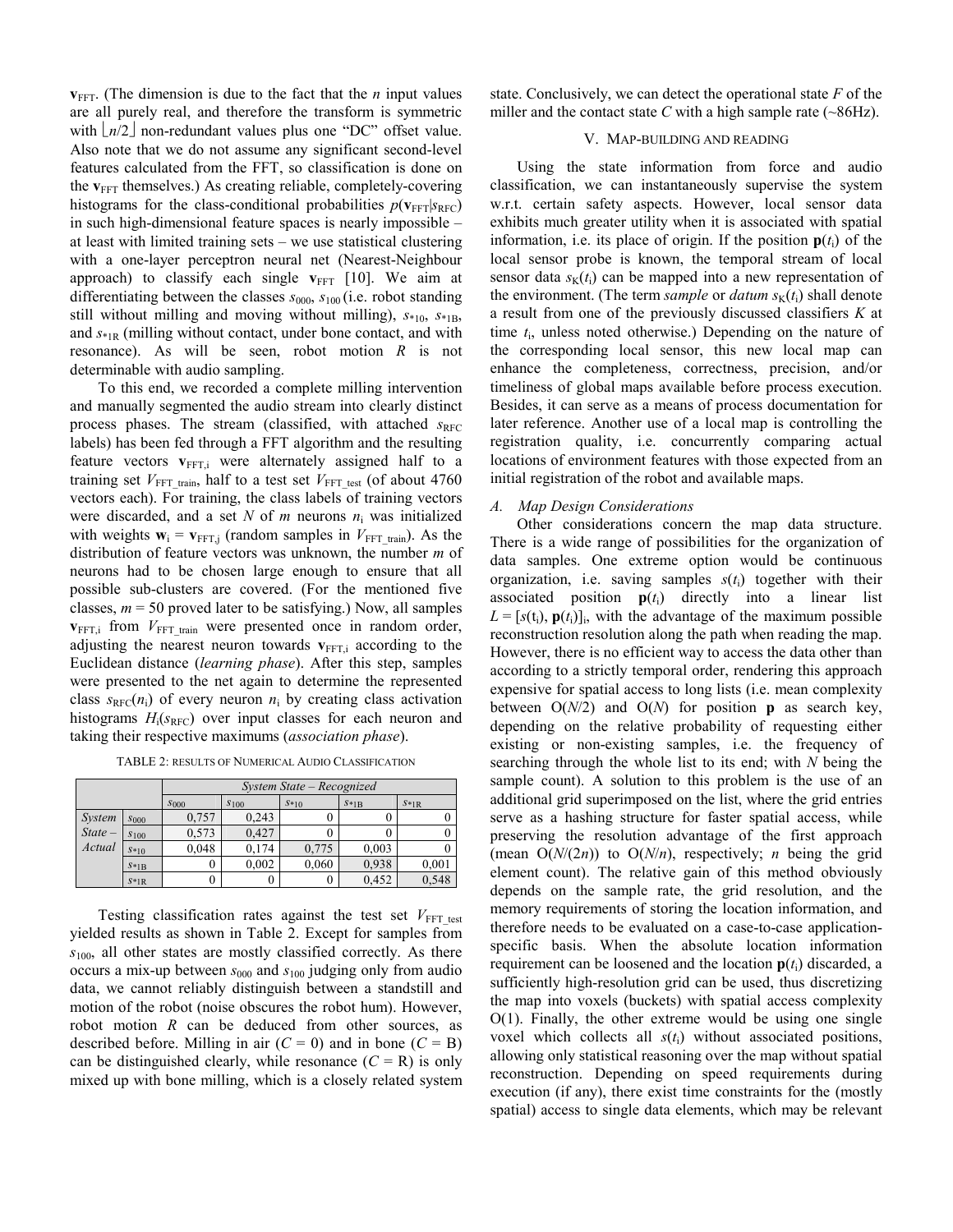when e.g. a complete iteration of the sequential map list would be necessary to determine neighbourhood properties. Conversely, a grid representation is likely to have higher space requirements, even though most voxels will be empty for high resolutions and quasi-random traversal of the map by the mapbuilding local sensor.

Closely related with this choice of map structure is the mode of sensor data acquisition – whether the sensors *push* the data into the map according to availability, which sorts the data into voxels, if necessary, or whether the map itself *pulls*  the data from the sensors when a trigger rule fires, e.g. upon entry into a new voxel or after a timeout.

 Therefore, the map-building problem can be expressed in terms of structuring a map *M* and defining two functions,  $b_M: C \times t \times \Re^3 \to M$  for map-building and  $q_M: \Re^3 \times t \to C$  for querying the map.

## *B. The RONAF Map Structure*

 Based on the above-mentioned considerations, the local map structure in the RONAF system is implemented according to the general principle in Figure 7. As the local sensor information shall enhance the available global map data, which originate from rastered imaging sources, we decided on a gridded 3D representation *M* of the workspace. The resolution (size of the single voxels  $m_p$  at position **p**) is chosen high enough to allow discarding the sample location information without significant loss of precision; in our case we chose an isometric resolution of  $\Delta x = \Delta y = \Delta z = 0.35$ mm. (This equals to both the relative accuracy of the robot and, in turn, the resolution of the global map used for motion planning before execution.) To take advantage of high sensor sample rates and to minimize the effect of misclassifications, all data is pushed into the map upon availability. Furthermore, this frees the map administration module from having to anticipate the robot motion on-line. (Instead of following the motion plan, the controller might direct the robot into pause positions etc. An algorithm which intelligently pulls data into the map would be considerably more complicated if it had to deal with such situations.)

 The issues relating to these decisions can be summarized as follows:

- $\bullet$  Jitter of the sample rate is present, i.e. the time span  $\Delta t$ between samples varies.
- As a consequence, the number  $n_p$  of samples at grid position **p** varies – it may range from zero over one up to "many" samples per voxel, as the data rate is comparatively high. At a motion speed of  $v = 5$ mm/s and a sample rate of 86Hz, covering 0.35mm creates already six samples.
- $\bullet$  As a single voxel  $m_p$  can be visited several times, e.g. during tool return motions, we need to differentiate between different temporal "batches" of samples within one voxel. The number of traversals through one voxel ranges from zero over one to "many".
- Finally, we require spatial and temporal reconstruction methods. This includes both sample insertion functions into the map as well as sample retrieval functions from the map.

The map-building function  $b_M(s_K(t_i), t_i, \mathbf{p})$  performs



Figure 7: Left: Voxel grid of spatial map *M* with tool tip path  $p(t)$  (long black arrows); right: temporal sequence of acquired samples  $s<sub>K</sub>(t)$  from classifiers  $K<sub>L</sub>$ ,  $K_2$ . Sample locations along path and time are shown as small circles. Voxels  $m_p \in M$  can point to the beginning of their associated sublists in the sample lists, depending on the existence of such samples. Each sample list is in chronological order. Its composing sublists point to the respective voxels in turn. (Each arrow pair – only two of which are shown – between the spatial and the temporal side represents such a bi-directional association.)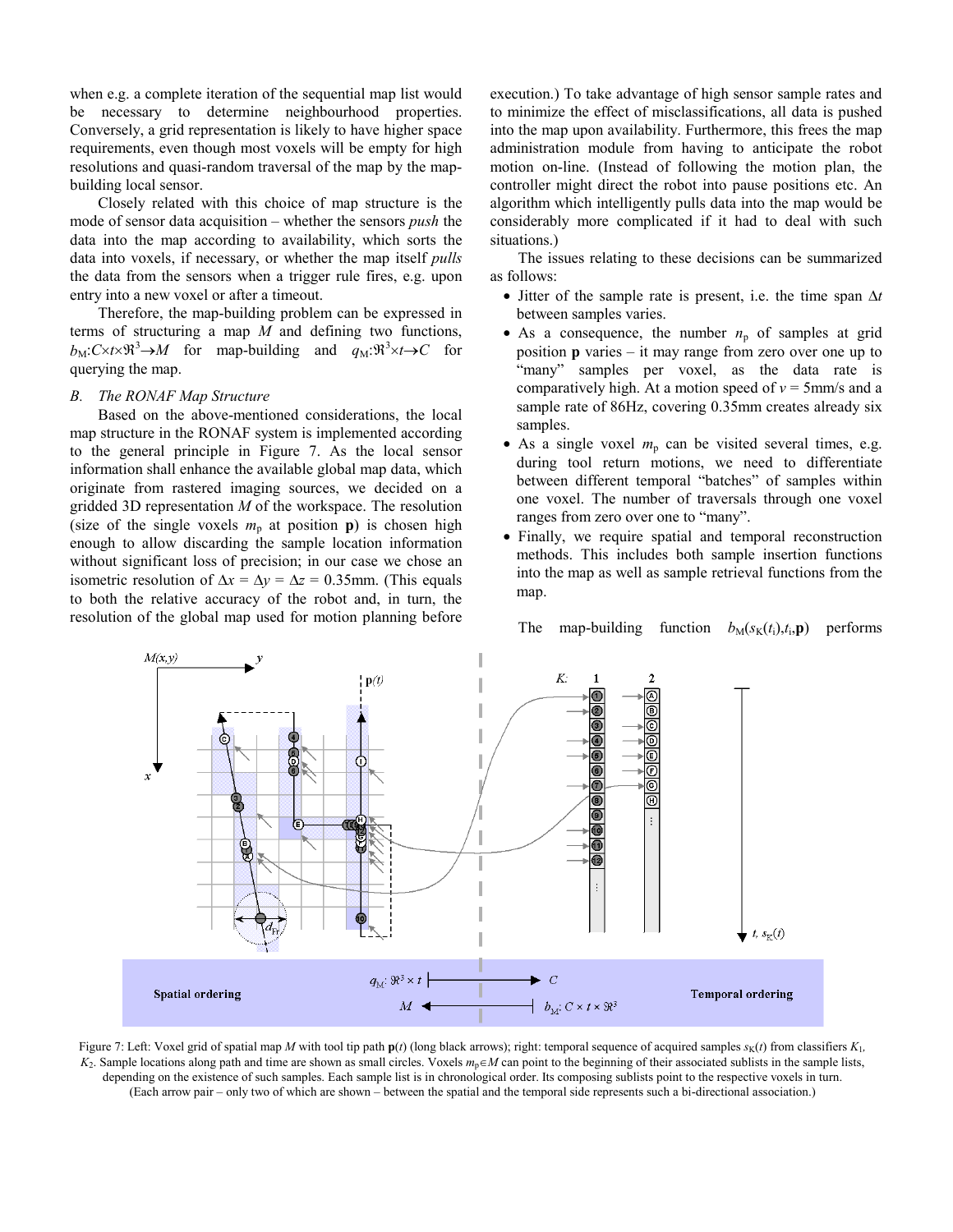sequential insertion of samples  $s<sub>K</sub>(t<sub>i</sub>)$  into separate lists for each classifier data stream *K* (force, audio, ...) in each voxel  $m_p$ . A new collection *S*<sub>tv</sub> of data-stream-specific sublists is instantiated at the time  $t<sub>v</sub>$  of entry into a different voxel, thus encoding one single traversal through this voxel. Each sample  $s_k(t)$  carries a time stamp  $t_i$  that is attached at classification time. For non-spatial data like audio samples, only this timestamp allows the synchronization with spatial data, and therefore association with the last known location **p**. This position is provided as interleaved information together with



Figure 8: Perspective view on the motion path for concentric milling; originally planned path.

the force-based contact samples in the presented system, but might as well originate from other, independent sources like e.g. infrared tracking systems. By following the links to the previous and the next visited voxels with samples (the "thread"), temporal reconstruction  $p(t_i)$  of the followed path is achieved, which is useful for documentation purposes.

Several issues still persist with the presented approach, though. Regardless of the resolution of the grid, the inserting module has to determine the set of voxels to modify. (This question is closely related with the overall achievable resolution.) The envisioned application effectively probes the environment with a tool tip of diameter of the order  $d_{\text{Fr}}$  = 5mm. Apart from very special cases, we cannot determine the exact location or shape of the contact surface  $V_p$  between miller and environment. Therefore, when entering the samples into the grid, we cannot achieve a resolution higher than the tool tip diameter. As duplication of information should be avoided for general performance considerations, the tool tip is abstracted to a generic miller position at a reference point at the lower tip, and samples are entered only at this point, regardless of the extent of overlapping into other voxels.

 Therefore, the task of querying the map basically consists of the following steps. The query function  $q_M(\mathbf{p},t_{\mathbf{q}})$  has several uses which are available through appropriate parameterization. In any case, a suitable neighbourhood  $V_p$  of the position **p** which is to be queried has to be determined first, depending on effective miller radius  $d_{\text{Fr}}$ . Due to the above-mentioned fact, this neighbourhood has non-trivial shape, though we hope that further experimentation will prove detailed modeling unnecessary. Then, depending on the purpose of the map – documentation or in-time navigation – appropriate sample sublists corresponding to query time  $t<sub>a</sub>$  have to be found within  $V_p$ . Useful query times  $t_q$  are the earliest possible time  $t_q$  =  $t_{\text{EARLY}}$  with  $t_q \leq t_i$  for all samples  $s_k(t_i)$  (to retrieve the oldest available contact state information, e.g. for registration checking), or some time in the future  $t_q = t_{\text{LATE}}$  with  $t_q > t_i$  for all samples (to determine the most current known situation, to plan new paths). Finally, it picks a resultant contact state  $C_{p,tq}$ according to task- and situation-dependent risk evaluations from the contact state histograms of those sublists.



Figure 9: Perspective view on the motion path for concentric milling; with excluded subregion at lower center, after complete replanning.

## VI. NAVIGATION – PATH MODIFICATION OPTIONS

One goal of map-building with local sensor data is navigation on the local map. Initially following the predetermined path, the system iteratively builds a current view of the environment and possibly re-plans its motion. Since local and global maps show the same abstract behaviour (they allow queries for contact state  $C_p = q_M(\mathbf{p}, \cdot)$  at position **p**), it is easy to convert the local map into a data type accepted by the path planning algorithm [14]. Furthermore, this algorithm is able to re-plan motion on selected subregions, so modification of the path can be done on-line during process execution. Two options are *conservative modification*, i.e. keeping the planned path and skipping over critical regions, and *complete replanning*, i.e. performing path planning anew on the modified insertion profile (the original design surface from Figure 8 with newly excluded subregions, as in Figure 9).

#### VII. CONCLUSIONS

We have demonstrated how local navigation can be introduced into a standard robot system, based on the example of a surgical robot. Two local sensors, force and audio sampling, provide current data from the process. This data is only temporally ordered. It is then classified according to the presented system state scheme and associated with position information, so that it can be entered into a newly created spatial local map of the environment which provides an additional view independent from the pre-operative imaging data in the surgery example.